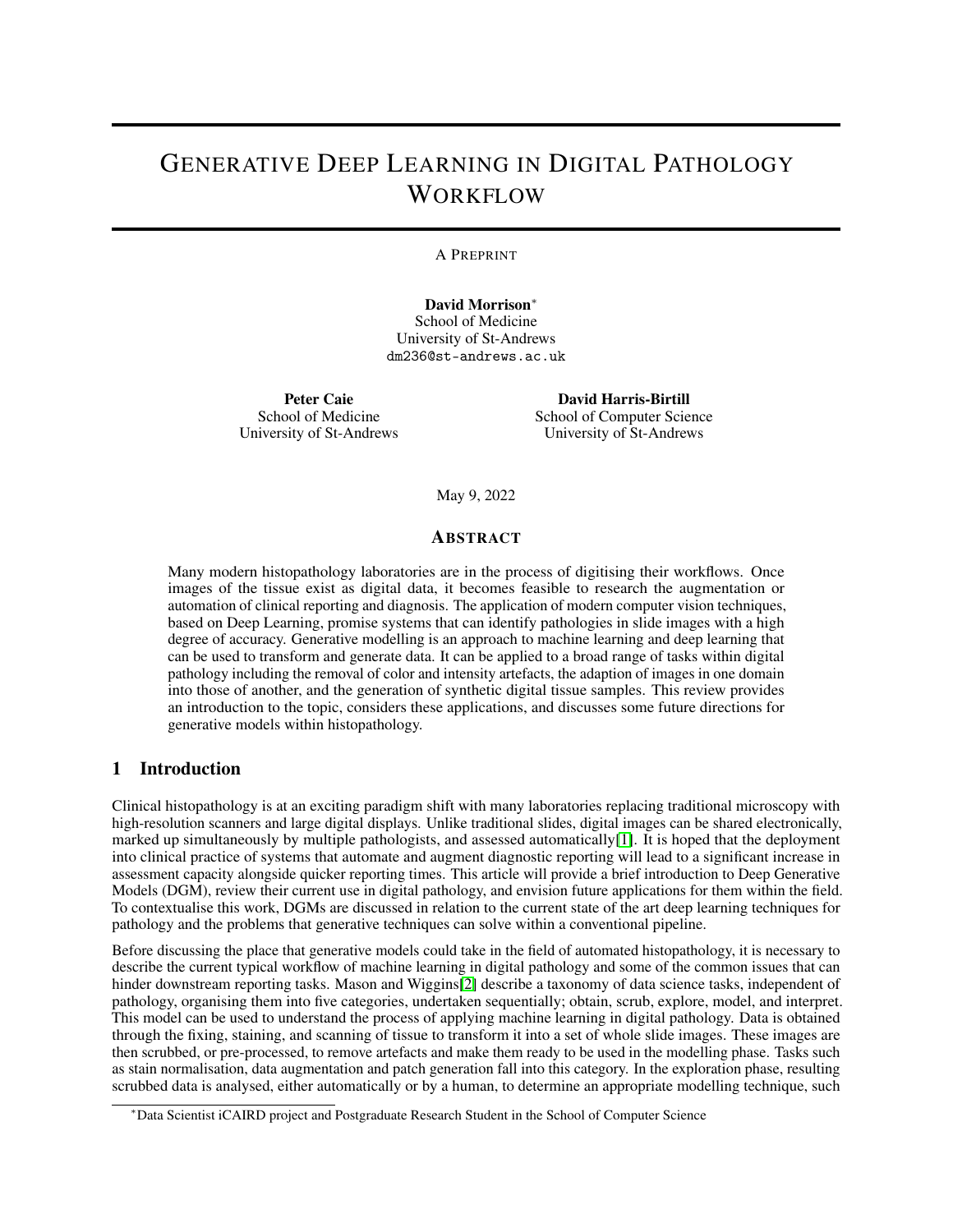as which neural network architecture to use. In digital pathology, there are a large number of different pathologies and tissue types that may be of interest and it's therefore impractical to iteratively try every possible modelling technique and, in the case of ensemble learning, every combination of technique. Modelling is where the machine learning system is trained and evaluated. In the interpretation phase, human pathologists are presented with the predictions of the model and can make use of it in the context of clinical or research work.

Figure-1 presents the Mason and Wiggins taxonomy[\[2\]](#page-6-1) and although it may seem relatively simple, the automation of Whole Slide Image (WSI) analysis and diagnosis presents several significant challenges[\[3\]](#page-6-2). Foremost is the issue of data size; Whole Slide Images are multi-gigabyte images in the range of approximately 100,000 x 100,000 pixels. This makes the direct application of modern computer vision algorithms impractical on non-specialist computing hardware. Typical solutions to overcome this have been applied which include: downsampling the image and breaking the image up into smaller sub-images called patches.

Secondly, data availability is problematic for most researchers. Supervised machine learning requires labels for each sample. In WSI analysis, this may mean assigning a category to each slide as a whole, identifying a set of points-of-interest on the tissue, or drawing around areas to segment tissue types or pathologies. For each of these, a trained specialist in histopathology is required. The process is time-consuming, expensive, and there is often a lot of inter-observer and intra-observer variability between the labels provided by pathologists. As a result, data sets used to train automated digital pathology models tend to be small compared to those available in other computer vision subfields, such as ImageNet[\[4\]](#page-6-3), where non-specialists can straight-forwardly provided labels, e.g. labelling a cat vs a dog. This situation, however, has been improved by the release of tissue annotated open data sets, such as Camelyon16[\[5\]](#page-6-4) and 17[\[6\]](#page-6-5), furthermore initiatives such as iCAIRD[\[7\]](#page-6-6) and Pathlake[\[8\]](#page-6-7) are being undertaken to provide large, well annotated and curated WSI data sets linked to clinicopathological data. These make rich digital pathology training material widely available, albeit within narrowly defined clinical reporting and specific tissue types.

Thirdly, WSI analysis sufferers from a number of domain-specific image artefacts caused by the process of surgical removal, fixing, cutting, staining, and scanning the tissue. These can include folds in the tissue, retraction artefact, variations in the application of chemicals in the staining process, small cracks and imperfections in the glass slide and coverslip, partial blurring of the image caused by focusing errors, and image resolution and compression differences between different scanners and file formats.

Despite these challenges, computer vision techniques based on supervised and weakly-supervised learning have been used to successfully automate some common assessment tasks in histopathology. For example, cell nucleus identification, pathology classification, and cancer segmentation[\[9\]](#page-6-8). Unsurprisingly, state of the art results on slide classification tasks, such as the work by Campanella, Hanna, Geneslaw, Miraflor, Werneck, Silva, Busam, Brogi, Reuter, Klimstra, and Fuchs[\[10\]](#page-6-9) on prostate cancer, basal cell carcinoma and breast cancer nodal metastases, rely on large data sets.

## 2 Deep Generative Models

This section briefly introduces required terminology from computer vision, deep learning, and generative modelling before describing their uses in a digital pathology workflow. Firstly, an image filter or kernel is a rectangular matrix that can be applied to parts of a digital image to extract information, called features, from it. To apply a filter, a dot-product is performed (component-wise multiplication followed by a sum) between the filter and a section of the image with the same dimensions. In computer vision, this operation is referred to as a convolution. By sliding the filter across the image and performing the convolution at each point, this operation can produce a new matrix, known as a feature map. Filters that recognise primitive features, such as horizontal or vertical lines, can be hand-crafted, however more complex ones must be learned by the model. Neural networks are the most commonly used of machine-learning approaches[\[11\]](#page-6-10). A convolutional neural network[\[12\]](#page-7-0) is a machine learning approach that enables image filters to be learned from data rather than programmed explicitly.

Generative models are an approach to machine learning in which systems attempt to estimate the probability of a specific sample being picked at random based on some training data[\[13\]](#page-7-1). Once there is an estimate for the probability density function over the training set, the model can be used to generate new examples. For example, a model can be trained that generates new images of cats by training it on a large number of images of cats. Generative models are contrasted with discriminative models, which estimate the probability of an output value given an input value (this includes classification and regression problems). Recently, generative models based on deep learning have shown to be good at generating novel data across a range of domains and tasks.

The most effective techniques, such as Generative Adversarial Networks (GANs)[\[13\]](#page-7-1) and Variational Autoencoders (VAEs)[\[14\]](#page-7-2), come from a class of models know as latent variable generative models. In such systems, a model is trained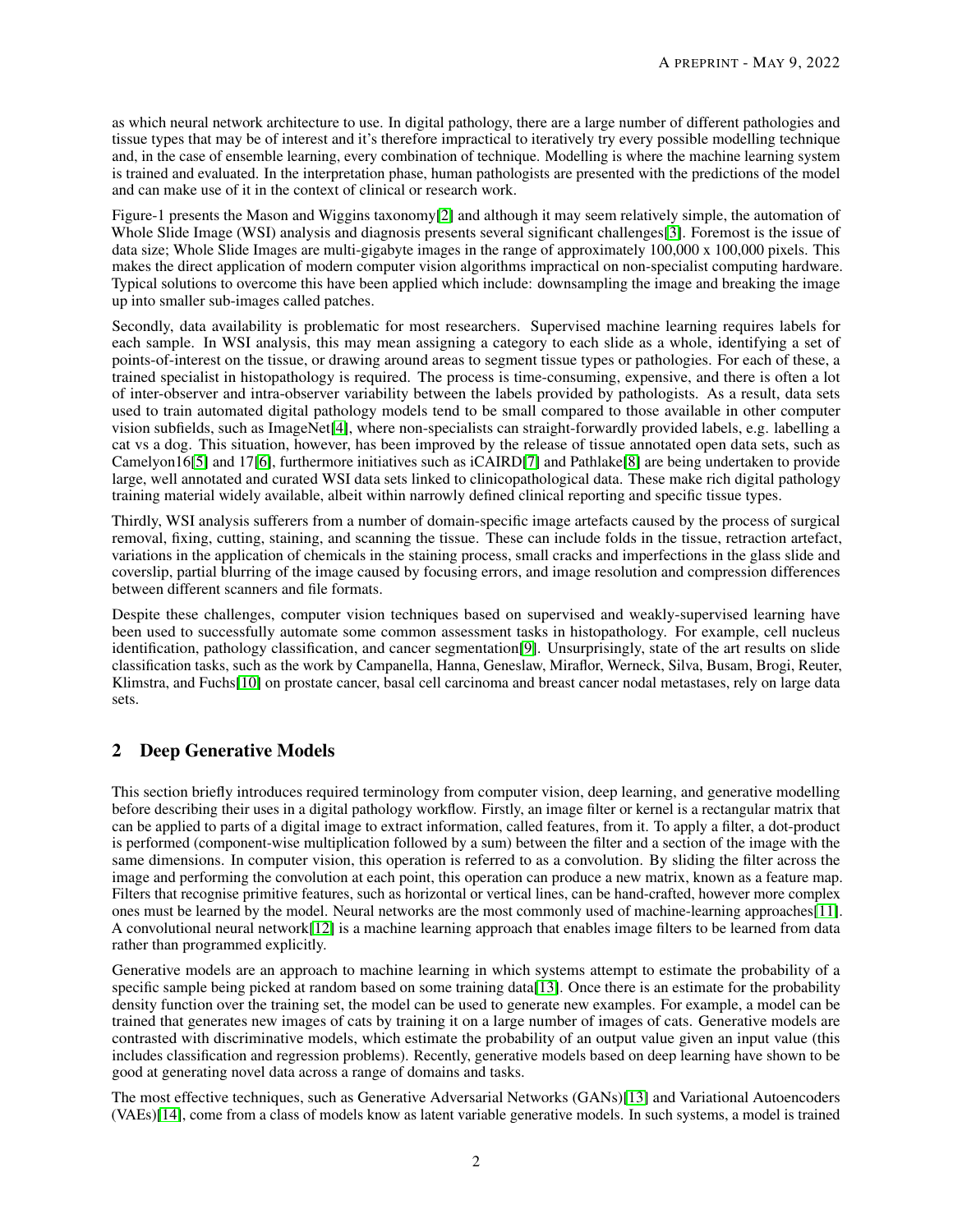that takes the lower-dimensional representation of data, called the latent space vector, and generates high-dimensional data from it. GANs and VAEs differ in the way they are trained, but both conceptualise generation as decoding. By changing what data is passed in, as the latent space vector, model parameters can be learned that enable the model to perform data translation tasks. In their recent review of GANs in Pathology[\[15\]](#page-7-3), Tschuchnig, Oostingh, and Gadermayr<sup>[\[16\]](#page-7-4)</sup> split the GANs up based on what kind of translation task the model is training for. This put the emphasis on task, for example image-to-image translation verses label-to-image translation. The rest of this review will describe how different generative models have been trained to perform different translation tasks and how these could be usefully applied to the automated reporting of a clinical task within a digital pathology pipeline.

Generative Adversarial Networks[\[13\]](#page-7-1) are a class of generative model in which a network, known as the generator, is trained by having it attempt to trick a second model, known as the discriminator. The discriminator and the generator are trained simultaneously. During training, the generator is sampled from by having to translate noise into fake data. The discriminator is then trained on a combination of the fake data, labelled as fake, and the real data, labelled as real. The generator is then trained by having it generate fake data and asking the discriminator to predict labels for it. The training loss for the generator is based on how well the discriminator can tell them apart, i.e. how well the generator can fool it (generating fake data that the discriminator classes as real). This simultaneous training procedure can cause GANs to both be computationally expensive and suffer from difficulty in converging to an accurate solution.

## 3 Generative Models in the Digital Pathology Pipeline

Generative models have the potential to overcome a number of the issues that researchers are confronted with when developing computer vision systems for digital diagnosis and reporting. For example, when data sets stained at different institutions are used there can often be a lot of variation in color and intensity. It can be expensive and time-consuming to acquire high-quality labelled training data and generative models are being applied to the creation of synthetic datasets to overcome this. Generative models can also be used to stain tissue virtually, reducing the tissue preparation overhead.

#### 3.1 Color and Intensity Normalisation

During tissue preparation, particularly staining, variations in color and intensity can be introduced between different whole slide images. These artefacts can complicate the interpretation of the slide by pathologists and computers. When this occurs, similar tissue features can present differently or different ones similarly. Such artefacts are introduced from several sources such as: differences between scanners, the thickness of the cut tissue samples, and the amounts and concentrations of chemicals used in varying staining protocols. These issues can be mitigated in three ways: color information can be ignored, models can be trained that learn features that are insensitive to the artefacts[\[17\]](#page-7-5) or, images can be normalised to account for differences.

By converting the image to greyscale, much of the information that is provided by the staining process is lost. Analysis techniques for greyscale pathology images have to rely on other features, for example texture and morphology[\[18,](#page-7-6) [19\]](#page-7-7), leading to lower performance on downstream tasks. In other situations, artefacts can be compensated for by applying a large number of color perturbations to the training data so that a wide range of variations were presented to the model during training[\[17\]](#page-7-5). This technique requires the perturbations to be statistically similar to the color and intensity variations across the data to be assessed, information that is not always available, and requires increased computational and memory overheads due to the large amount of data augmentation.

Ruifrok and Johnston[\[20\]](#page-7-8) proposed a novel method based on color-deconvolution that depended on user-determined color information to reconstruct images for each stain. This method provided state of the art results for stainnormalisation but proved limited in its applicability to extensive studies due to the user needing to estimate the values used in the deconvolution manually. Whereas Magee, Treanor, Crellin, Shires, Smith, Mohee, and Quirke[\[21\]](#page-7-9) presented a method for estimating the required color deconvolution parameters from the image data, eliminating the need for user input. This work was extended by Khan, Rajpoot, Treanor, and Magee[\[22\]](#page-7-10) to account for image specific color variations and to improve the training data used to separate the different stains.

A limitation of color-deconvolution techniques is their failure to take into account information outside of the image color, for example tissue structure or texture. Generative models are able to address this limitation. Stain normalisation can be thought of as an image generation problem. Generative models have proved useful for image generation and recently have been applied to generate normalised pathology slides. Three different approaches have been applied to this task; stain-style tranfer[\[23\]](#page-7-11), CycleGAN[\[24\]](#page-7-12) based image-to-image translation, and Pix2Pix-based translation[\[25\]](#page-7-13).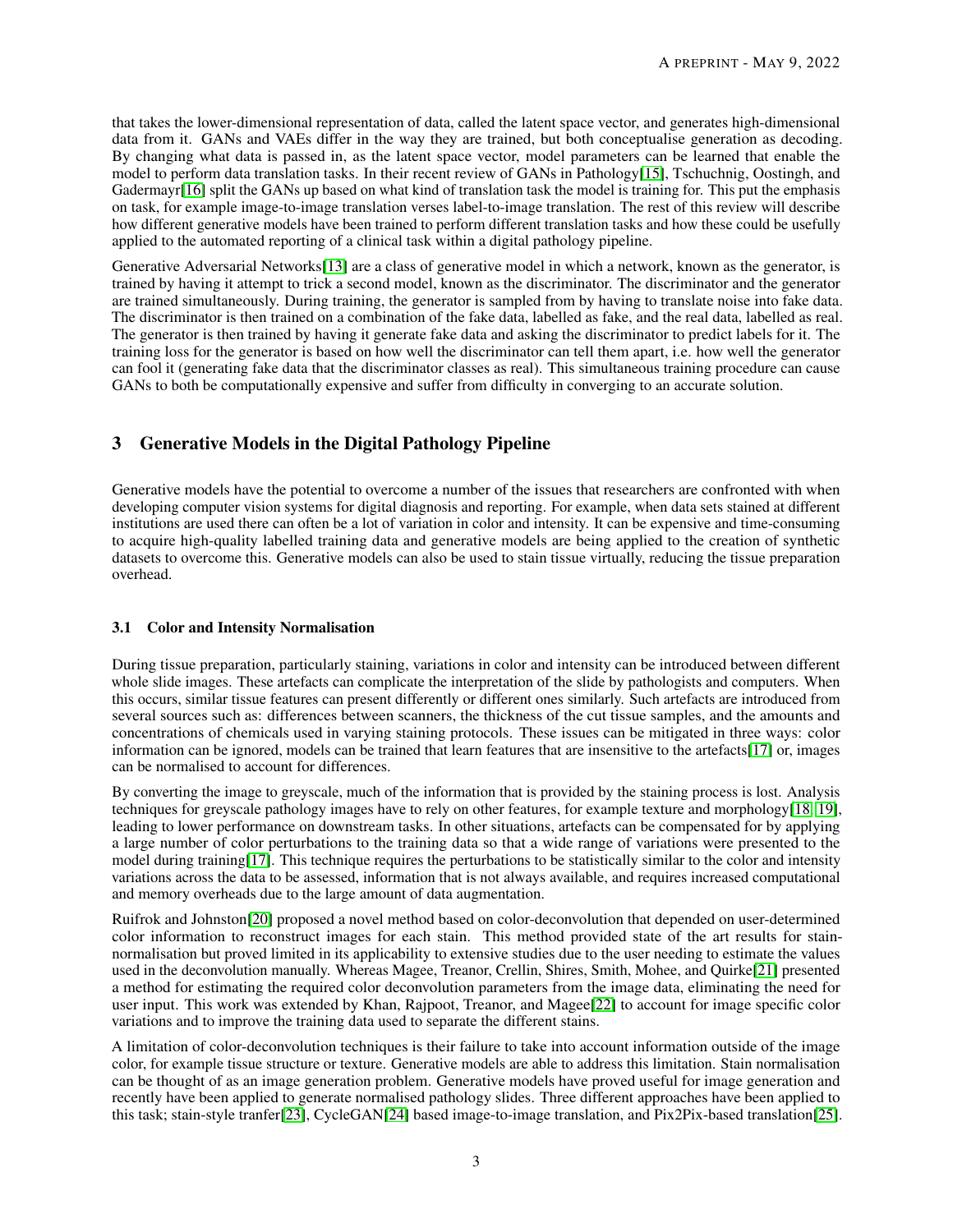#### 3.1.1 Stain-Style Transfer

Neural style transfer[\[26\]](#page-7-14) is an image translation technique that transfers the style of one source image onto the content of another to generate a target image. The terms style and content can be a little misleading at first; content refers to aspects of the image, like the shape and arrangement of nuclei and cells and the tissue architecture that they comprise, and style refers to aspects such as color, like the haematoxylin and eosin shades, and texture, for example the nuclear chromatin. Style representations are derived from correlations in between the same location in different activation maps of the same layer of a neural network. For example, there might be a filter that recognises blue pixels and another that recognises a curve. If they consistently activate together, then this would represent that curves are generally blue. Stain normalisation can be thought of as a kind of style transfer from the source to the target, however it's important that only the color distribution is transformed, not other histopathological features.

Stain-style Transfer[\[23\]](#page-7-11) uses a modification on GANs to perform color normalisation and its use was demonstrated in histopathology by its application on patches extracted from the Camelyon16 dataset[\[5\]](#page-6-4). The normalised patches were shown to improve tumor classification. In this technique, this input into the GANs generator is changed from noise to the unnormalised image. A Conditional GAN[\[27\]](#page-7-15) is then used in which both the generator and discriminator are trained to generate and discriminate class labels for each patch, in this case tumor or non-tumor, in addition to the fake or real labels. On its own, this was shown to produce distortion in the patches' non-color histopathological features. In order to address these issues, two other loss functions were added to the system; reconstruction-loss, to minimise the difference between the source and generated images, and feature-preserving loss which derives a loss by comparing the activations of the final layer of the discriminator when the source and generated images are passed though the network. This approach was shown to improve the classification accuracy of a CNN-based model trained on image patches extracted from the Camelyon16 dataset. Bentaieb and Hamerneh[\[28\]](#page-7-16) propose a similar approach in which the generator architecture is replaced with a U-Net encoder-decoder style network, called the Stain Transfer Network, and the discriminator is given an additional classification task. This approach was assessed on both classification and segmentation tasks, across three separate data-sets, showing it can be used to improve the identification of a wide range of tissue and pathology types.

#### 3.1.2 Pix2Pix-base Image-to-Image Translation

Pix2Pix[\[25\]](#page-7-13) is an extension of conditional GANs which, like other image-to-image translation models, learns the mapping from one image domain to another. The difference with Pix2Pix is that it also learns a loss function in order to train the translation model. This means that models based on Pix2Pix can be trained to translate between different domains without the need to specify a specific loss function for that translation, something that is hard to do. Like Conditional GANs for image-to-image translation, Pix2Pix requires image pairs, one from each domain, as example translations. Salehi and Chalechale<sup>[\[29\]](#page-7-17)</sup> apply this approach successfully to the stain normalisation using five different H&E datasets. The method involves de-staining the patches by reducing them to greyscale, before synthetically re-staining them in a way that ensures that the color is consistent. This is similar to the artificial staining proposed by Rana, Yauney, Lowe, and Shah[\[30\]](#page-7-18), discussed under data adaptation, and has been shown to perform well across a range of statistical measurements comparing ground-truth stained images against those re-stained using the GAN. This indicates that they will improve downstream assessment tasks, such as tumor classification and segmentation, in a similar way to the Stain-style Transfer techniques[\[23,](#page-7-11) [28\]](#page-7-16).

#### 3.1.3 CycleGAN-based Image-to-Image Translation

One of the key disadvantages of Pix2Pix is the need for paired images from the source and target domain, for example co-registered images before and after staining. CycleGAN [\[24\]](#page-7-12) removes this requirement, allowing models to be trained to translate from a source to a target domain without the need for paired examples. This is done by training an inverse mapping from the source to target domain, at the same time as training the translation. By comparing the original image to one that has had the forward and inverse transformation applied to it, a loss called cycle-consistency loss is derived. When the Generator is trained, cycle-consistency loss is minimised, as is the conventional adversarial loss derived from trying to fool the discriminator.

Within digital patholgy, de Bel, Hermsen, Kers, van der Laak, and Litjens[\[31\]](#page-7-19) showed that by modifying the original cycleGAN[\[24\]](#page-7-12) to use a U-Net[\[32\]](#page-8-0) style architecture, it made it more suitable for use with pathology images. They were able to use the system to artificially stain images to a high quality. The technique was applied to two datasets of renal tissue sections stained with Periodic Acid-Schiff from different staining centers. Models trained using the normalised data was shown to have increase accuracy when segmenting various objects of interest within the renal slides such as, arteries, tubuli, and glomeruli. However, the system was shown to be able to generate changes in texture, something that breaks the constraint that the transform should preserve non-color tissue features and potentially introduces unwanted bias into the generated datasets.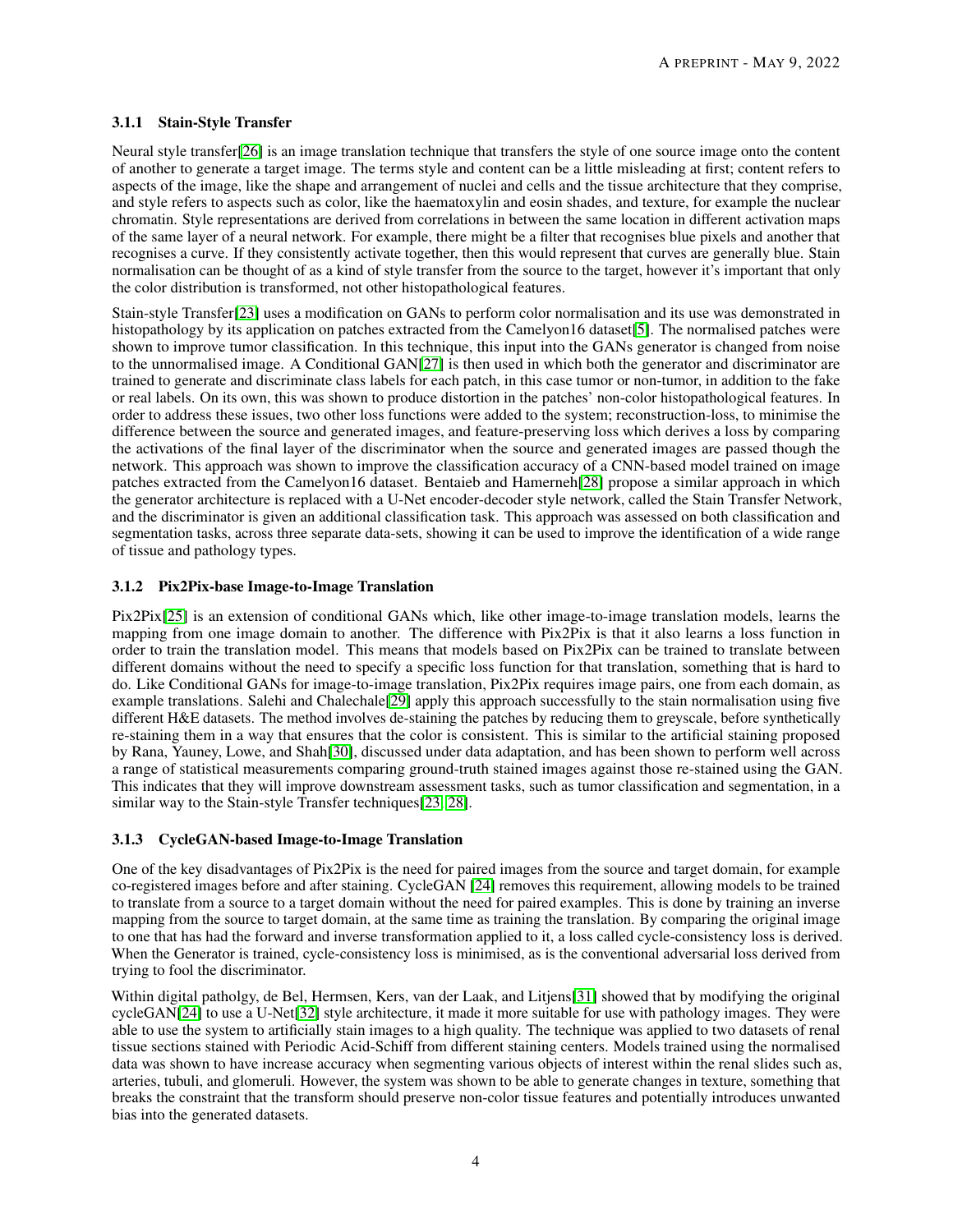#### 3.2 Data Adaptation

Data adaptation is the task of taking the data in one domain, say H&E WSIs, and translating them into images that resemble those in a different domain, say immunofluorescence WSIs. This can be useful as a data augmentation technique, allowing for images labelled in one domain to be used effectively for learning in another domain. Doing this relies on the image translation process retaining the correct labels. For example, if something is labelled as a cell nucleus, it has to still look like a cell nucleus once it has been translated.

One possible use of this data adaptation is to enrich patches with additional channels showing different fluorescence labels that highlight different kinds of information. This is called multiplexing and has traditionally been achieved though re-labelling the same tissue multiple times and scanning in each fluorophore separately. There are two issues with this; after multiple re-labelling the tissue quality begins to degrade, and scanning requires the slides to be precisely aligned in order to allow the tissue to be co-registered. By doing virtual staining, the tissue is not degraded and, because a single scan is used, there are no issues related to alignment.

A histopathological-to-immunofluorescence translation model that uses Pix2Pix[\[25\]](#page-7-13) has been introduced by Burlingame, Margolin, Gray, and Chang[\[33\]](#page-8-1). They adapt Pix2Pix by adding an adaptive regularisation term during training that changes based on the prevalence of stained tissue in the patch. Patches with a low amount of stained tissue are penalised. This composites for the relative ease of translating patches with low amounts of tissue. The systems ability to generate realistic immunofluorescence stains from hematoxylin and eosin stains, opens up the possibility of quickly providing information about cellular complexity when only a standard H&E stain is available.

Another possible application of image translation is artificial staining, in which the source domain is an unstained image and the target is stained ones. If it's possible to do this in a consistent way, it can remove the need for lab based staining with its associated variations, requiring stain normalisation, and for the potential of human error. Rana, Yauney, Lowe, and Shah[\[30\]](#page-7-18) apply a modified Pix2Pix[\[25\]](#page-7-13) model in which the generator made use of a U-Net architecture[\[32\]](#page-8-0) in order to translate between an unstained WSI taken from a prostrate core biopsy and virtual H&E stains of the same image. Examination of the virtually stained images by pathologists showed that the system correctly stained many different histological structures, including glands, stroma, nerve, and vascular spaces.

Data adaptation can also be used as a form of data augmentation. In DASGAN[\[34\]](#page-8-2), Kapil, Wiestler, Lanzmich, Silva, Steele, Rebelatto, Schmidt, and Brieu use a cycleGAN[\[24\]](#page-7-12) to generate virtual PD-L1 stains from existing cytokeratin stain that has been marked up with a costly segmentation label. This data was then used to train an image segmentation model for the tumor epithelium that outperformed the same model without the additional data.

#### 3.3 Data Synthesis

Data synthesis is perhaps the most exciting prospect for generative models, especially in the field of AI-based reporting of histopathology. In digital pathology, creating a ground truth is expensive and time consuming. If accurately labelled synthetic samples could be generated, then this problem would be alleviated. The amount of data would only be limited by the resources available to run the generative model. However a conundrum exists here and data synthesis is challenging. If there is enough data to train a generative model to generate new labelled data, then it's likely there is enough data to train an accurate classifier. Useful data synthesis requires one or both of two things; that the generative model is able to learn different representations, more useful in generation, than a possible classifier, or that extra information is somehow added to the generative process (for example, using a guide image).

PathologyGAN[\[35\]](#page-8-3) is a study that undertakes the first of these approaches. It uses BigGAN[\[36\]](#page-8-4), a version of GANs that applies orthogonal regularisation to the generator allowing for more control over the generator's output. PathologyGAN uses a relativistic average discriminator[\[37\]](#page-8-5), a modification to the discriminator which estimates the probability that a real sample is more realistic than a randomly sampled fake data point. This addition was shown to improve the quality of the generated images and converge faster. This system enables the creation of large datasets suitable for training.

The generation of new images can also be achieved by reformulating the problem as image translation, as shown by Wei, Suriawinata, Vaickus, Ren, Liu, Wei, and Hassanpour[\[38\]](#page-8-6). They take normal colonic mucosa images and generate synthetic colorectal polyp images on them. As with many other image-to-image translation models, their system is a variation on cycleGAN[\[24\]](#page-7-12). They train the system on a data set that is filtered to only include patches that can be unambiguously classified using a ResNet[\[39\]](#page-8-7) classifier. Using this approach enabled them to augment their existing colorectal histology a classifier with a 10% improvement in AUC. The field of data synthesis is still wide open for follow-on work, as noted in both of these papers.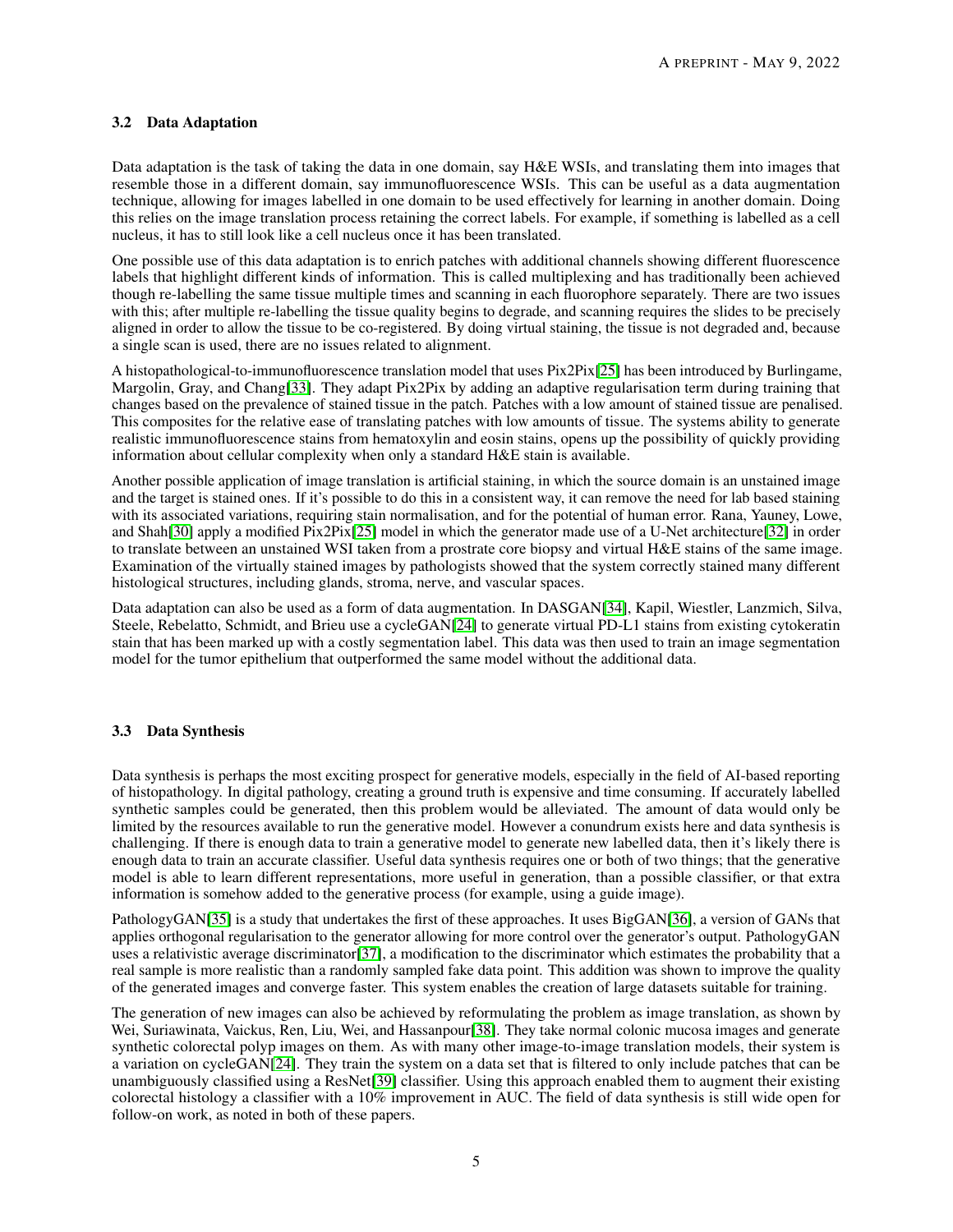## 4 Future Directions

As has been shown, within specific pathology domains, high-quality synthetic data-sets with labels can be generated using GANs[\[35,](#page-8-3) [40\]](#page-8-8) and these have been shown to improve the performance of discriminative models trained on their data. Currently these techniques have been applied to the synthesis of patches, rather than complete whole slide images. When diagnosing, a human pathologist will mostly work at a low magnification, for example 10x, and rely on architectural features that are lost when the image is broken down into patches. There is potential to train on similar low magnification images in order to exploit these features. A single WSI can be split into many thousands of patches, meaning that the training sets for patch classifiers are many times larger when the image is patched at high magnifications. At a lower magnification, the number of images available for training reduces dramatically, making such approaches less feasible. This is where generative approaches, such as those above, could be used to generate a large number of low magnification synthetic images, containing architectural features. Using other kinds of image synthesis, such as traditional computer graphics techniques, in combination with generative models [\[41\]](#page-8-9), may provide a useful method in this domain and is an exciting future direction.

Generative models have the potential to enable medical data of all kinds, including pathology slides, to be used to train machine learning models without them needing access to the original patient-identifiable data-set. Training a model on non-anonymized data and then using the model to generate a new artificial anonymous data-set, may provide a way to overcome the clinical firewalls that, due to patient confidentiality, prohibit many researchers accessing the original data. This topic is the subject a large amount of research within the deep learning community $[42, 43, 44]$  $[42, 43, 44]$  $[42, 43, 44]$  $[42, 43, 44]$  $[42, 43, 44]$ . Sufficiently deep generative models are capable of memorising their training data in a way that can cause potentially confidential information to leak into any synthetic data. This has important implications for data governance going forward. In order to make generative models public it's critical to ensure they are trained in such a way that removes the possibility of confidential data being leaked into any synthetic data-set and therefore guidelines for doing this while maintaining privacy are required and will need to be adhered to.

## 5 Conclusion

This paper has reviewed recent advances in the application of generative models to digital pathology. Work in this domain seeks to address issues of color and intensity artefacts, data adaptation, and data synthesis, and how generative models can address these. However, there remain a number of open challenges in the digital pathology workflow that generative models can assist with. Multi-resolution WSI synthesis may provide a way to train deep models that exploit architectural tissue features in a way that is currently unpractical due to a lack of data. Secondly, differential privacy for WSI datasets may allow for a much large amount of useful data to be released publicly. The application of generative models has proven useful in improving digital pathology workflows and this fast-developing technology holds much promise in this field.



Figure 1: A taxonomy of data science tasks applied to automated Whole Slide Image Analysis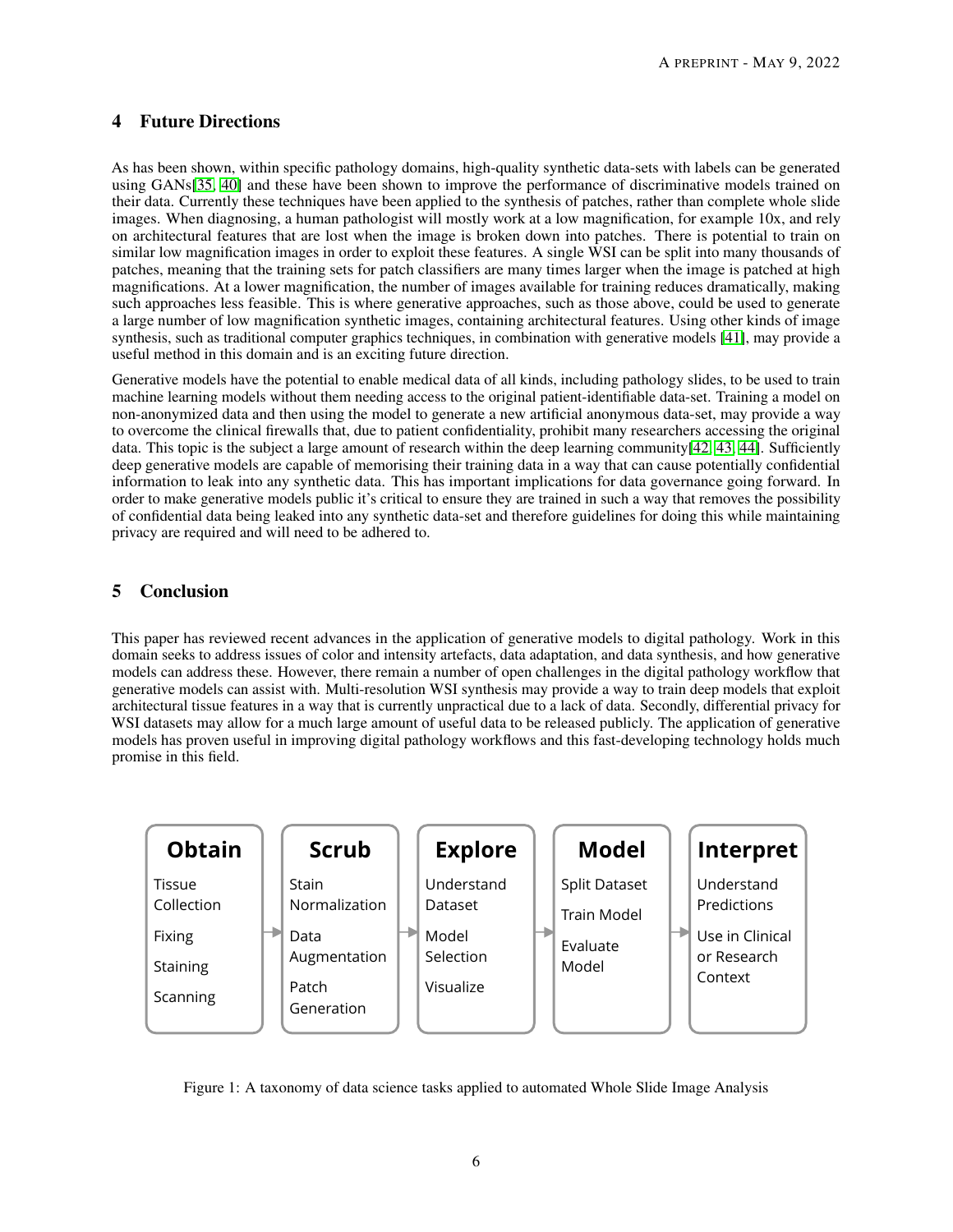

Figure 2: In latent space models, a low-dimensional vector is used to generate data. In this example a series of convolutions are used to achieve this transformation. The example output of the network shows 64 images, each 64 pixels wide and 64 pixels high.

### References

- <span id="page-6-0"></span>[1] Neofytos Dimitriou, Ognjen Arandjelovic, and Peter D Caie. Deep learning for whole slide image analysis: An ´ overview. *Frontiers in Medicine*, 6, 2019.
- <span id="page-6-1"></span>[2] Wiggins C. Mason H. A taxonomy of data science. [http://www.dataists.com/2010/09/](http://www.dataists.com/2010/09/a-taxonomy-of-data-science/) [a-taxonomy-of-data-science/](http://www.dataists.com/2010/09/a-taxonomy-of-data-science/). Accessed: 2020-09-18.
- <span id="page-6-2"></span>[3] Daisuke Komura and Shumpei Ishikawa. Machine learning methods for histopathological image analysis. *Computational and structural biotechnology journal*, 16:34–42, 2018.
- <span id="page-6-3"></span>[4] Jia Deng, Wei Dong, Richard Socher, Li-Jia Li, Kai Li, and Li Fei-Fei. Imagenet: A large-scale hierarchical image database. In *2009 IEEE conference on computer vision and pattern recognition*, pages 248–255. Ieee, 2009.
- <span id="page-6-4"></span>[5] Babak Ehteshami Bejnordi, Mitko Veta, Paul Johannes Van Diest, Bram Van Ginneken, Nico Karssemeijer, Geert Litjens, Jeroen AWM Van Der Laak, Meyke Hermsen, Quirine F Manson, Maschenka Balkenhol, et al. Diagnostic assessment of deep learning algorithms for detection of lymph node metastases in women with breast cancer. *Jama*, 318(22):2199–2210, 2017.
- <span id="page-6-5"></span>[6] Peter Bandi, Oscar Geessink, Quirine Manson, Marcory Van Dijk, Maschenka Balkenhol, Meyke Hermsen, Babak Ehteshami Bejnordi, Byungjae Lee, Kyunghyun Paeng, Aoxiao Zhong, et al. From detection of individual metastases to classification of lymph node status at the patient level: the camelyon17 challenge. *IEEE transactions on medical imaging*, 38(2):550–560, 2018.
- <span id="page-6-6"></span>[7] icaird: The industrial centre for artificial intelligence research in digital diagnostics. <https://icaird.com/>. Accessed: 2020-09-18.
- <span id="page-6-7"></span>[8] Pathlake: Pathology image data lake for analytics knowledge education. <https://www.pathlake.org/>. Accessed: 2020-09-18.
- <span id="page-6-8"></span>[9] Andrew Janowczyk and Anant Madabhushi. Deep learning for digital pathology image analysis: A comprehensive tutorial with selected use cases. *Journal of pathology informatics*, 7, 2016.
- <span id="page-6-9"></span>[10] Gabriele Campanella, Matthew G Hanna, Luke Geneslaw, Allen Miraflor, Vitor Werneck Krauss Silva, Klaus J Busam, Edi Brogi, Victor E Reuter, David S Klimstra, and Thomas J Fuchs. Clinical-grade computational pathology using weakly supervised deep learning on whole slide images. *Nature medicine*, 25(8):1301–1309, 2019.
- <span id="page-6-10"></span>[11] Ian Goodfellow, Yoshua Bengio, Aaron Courville, and Yoshua Bengio. *Deep learning*, volume 1. MIT press Cambridge, 2016.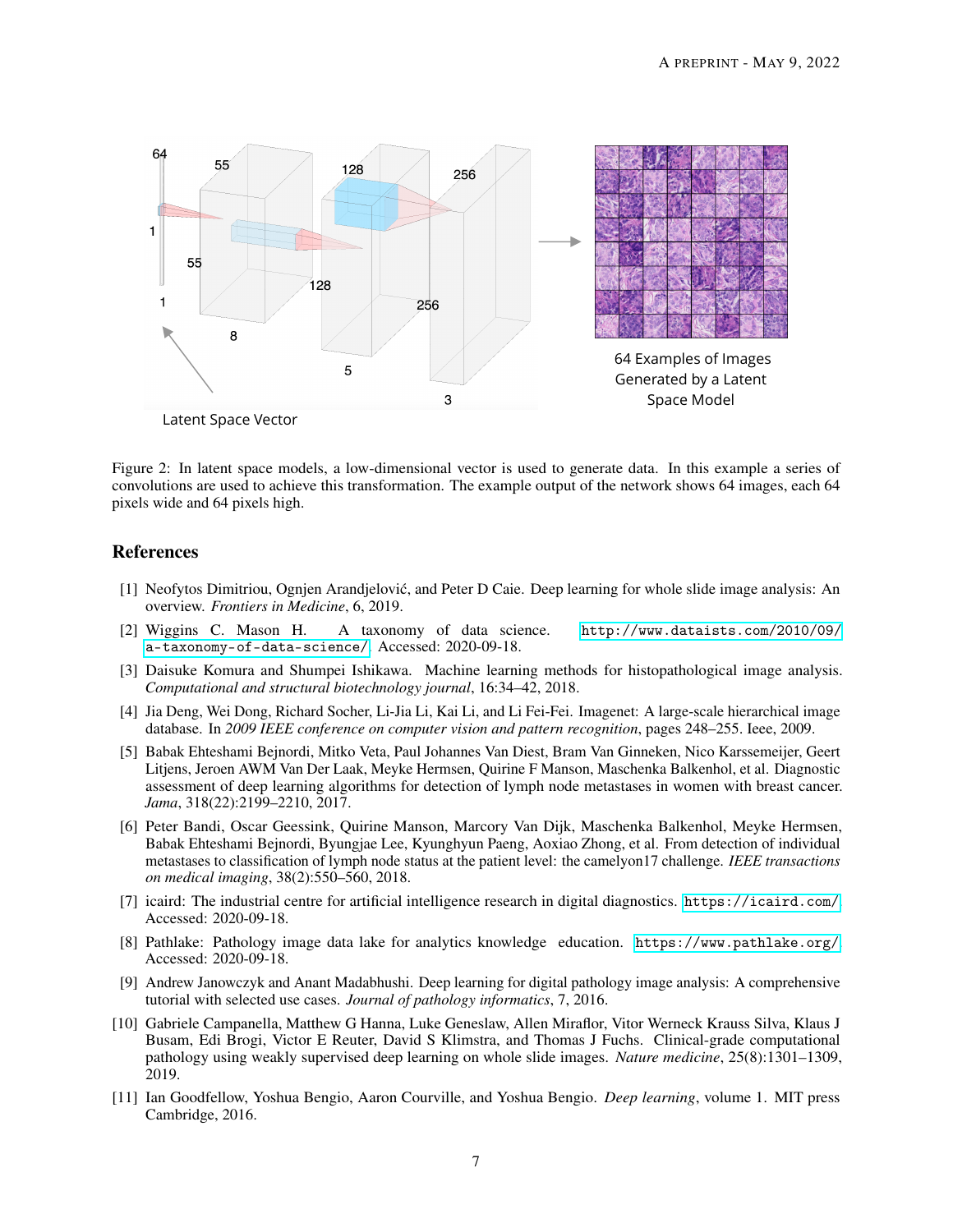- <span id="page-7-0"></span>[12] Yann LeCun, Bernhard Boser, John S Denker, Donnie Henderson, Richard E Howard, Wayne Hubbard, and Lawrence D Jackel. Backpropagation applied to handwritten zip code recognition. *Neural computation*, 1(4):541– 551, 1989.
- <span id="page-7-1"></span>[13] Ian Goodfellow, Jean Pouget-Abadie, Mehdi Mirza, Bing Xu, David Warde-Farley, Sherjil Ozair, Aaron Courville, and Yoshua Bengio. Generative adversarial nets. In *Advances in neural information processing systems*, pages 2672–2680, 2014.
- <span id="page-7-2"></span>[14] Geoffrey E Hinton and Richard S Zemel. Autoencoders, minimum description length and helmholtz free energy. In *Advances in neural information processing systems*, pages 3–10, 1994.
- <span id="page-7-3"></span>[15] Maximilian Ernst Tschuchnig, Gertie Janneke Oostingh, and Michael Gadermayr. Generative adversarial networks in digital pathology: A survey on trends and future potential. *arXiv*, pages arXiv–2004, 2020.
- <span id="page-7-4"></span>[16] Maximilian Ernst Tschuchnig, Gertie Janneke Oostingh, and Michael Gadermayr. Generative adversarial networks in digital pathology: A survey on trends and future potential. *arXiv preprint arXiv:2004.14936*, 2020.
- <span id="page-7-5"></span>[17] Yun Liu, Krishna Gadepalli, Mohammad Norouzi, George E Dahl, Timo Kohlberger, Aleksey Boyko, Subhashini Venugopalan, Aleksei Timofeev, Philip Q Nelson, Greg S Corrado, et al. Detecting cancer metastases on gigapixel pathology images. *arXiv preprint arXiv:1703.02442*, 2017.
- <span id="page-7-6"></span>[18] Clara Mosquera-Lopez, Sos Agaian, Alejandro Velez-Hoyos, and Ian Thompson. Computer-aided prostate cancer diagnosis from digitized histopathology: a review on texture-based systems. *IEEE reviews in biomedical engineering*, 8:98–113, 2014.
- <span id="page-7-7"></span>[19] Yu-Ying Liu, Mei Chen, Hiroshi Ishikawa, Gadi Wollstein, Joel S Schuman, and James M Rehg. Automated macular pathology diagnosis in retinal oct images using multi-scale spatial pyramid and local binary patterns in texture and shape encoding. *Medical image analysis*, 15(5):748–759, 2011.
- <span id="page-7-8"></span>[20] Arnout C Ruifrok, Dennis A Johnston, et al. Quantification of histochemical staining by color deconvolution. *Analytical and quantitative cytology and histology*, 23(4):291–299, 2001.
- <span id="page-7-9"></span>[21] Derek Magee, Darren Treanor, Doreen Crellin, Mike Shires, Katherine Smith, Kevin Mohee, and Philip Quirke. Colour normalisation in digital histopathology images. In *Proc Optical Tissue Image analysis in Microscopy, Histopathology and Endoscopy (MICCAI Workshop)*, volume 100, pages 100–111. Citeseer, 2009.
- <span id="page-7-10"></span>[22] Adnan Mujahid Khan, Nasir Rajpoot, Darren Treanor, and Derek Magee. A nonlinear mapping approach to stain normalization in digital histopathology images using image-specific color deconvolution. *IEEE Transactions on Biomedical Engineering*, 61(6):1729–1738, 2014.
- <span id="page-7-11"></span>[23] Hyungjoo Cho, Sungbin Lim, Gunho Choi, and Hyunseok Min. Neural stain-style transfer learning using gan for histopathological images. *arXiv preprint arXiv:1710.08543*, 2017.
- <span id="page-7-12"></span>[24] Jun-Yan Zhu, Taesung Park, Phillip Isola, and Alexei A Efros. Unpaired image-to-image translation using cycle-consistent adversarial networks. In *Proceedings of the IEEE international conference on computer vision*, pages 2223–2232, 2017.
- <span id="page-7-13"></span>[25] Phillip Isola, Jun-Yan Zhu, Tinghui Zhou, and Alexei A Efros. Image-to-image translation with conditional adversarial networks. In *Proceedings of the IEEE conference on computer vision and pattern recognition*, pages 1125–1134, 2017.
- <span id="page-7-14"></span>[26] Leon A Gatys, Alexander S Ecker, and Matthias Bethge. A neural algorithm of artistic style. *arXiv preprint arXiv:1508.06576*, 2015.
- <span id="page-7-15"></span>[27] Mehdi Mirza and Simon Osindero. Conditional generative adversarial nets. *arXiv preprint arXiv:1411.1784*, 2014.
- <span id="page-7-16"></span>[28] Aïcha BenTaieb and Ghassan Hamarneh. Adversarial stain transfer for histopathology image analysis. *IEEE transactions on medical imaging*, 37(3):792–802, 2017.
- <span id="page-7-17"></span>[29] Pegah Salehi and Abdolah Chalechale. Pix2pix-based stain-to-stain translation: A solution for robust stain normalization in histopathology images analysis. *arXiv preprint arXiv:2002.00647*, 2020.
- <span id="page-7-18"></span>[30] Aman Rana, Gregory Yauney, Alarice Lowe, and Pratik Shah. Computational histological staining and destaining of prostate core biopsy rgb images with generative adversarial neural networks. In *2018 17th IEEE International Conference on Machine Learning and Applications (ICMLA)*, pages 828–834. IEEE, 2018.
- <span id="page-7-19"></span>[31] Thomas de Bel, Meyke Hermsen, Jesper Kers, Jeroen van der Laak, Geert JS Litjens, et al. Stain-transforming cycle-consistent generative adversarial networks for improved segmentation of renal histopathology. In *MIDL*, pages 151–163, 2019.